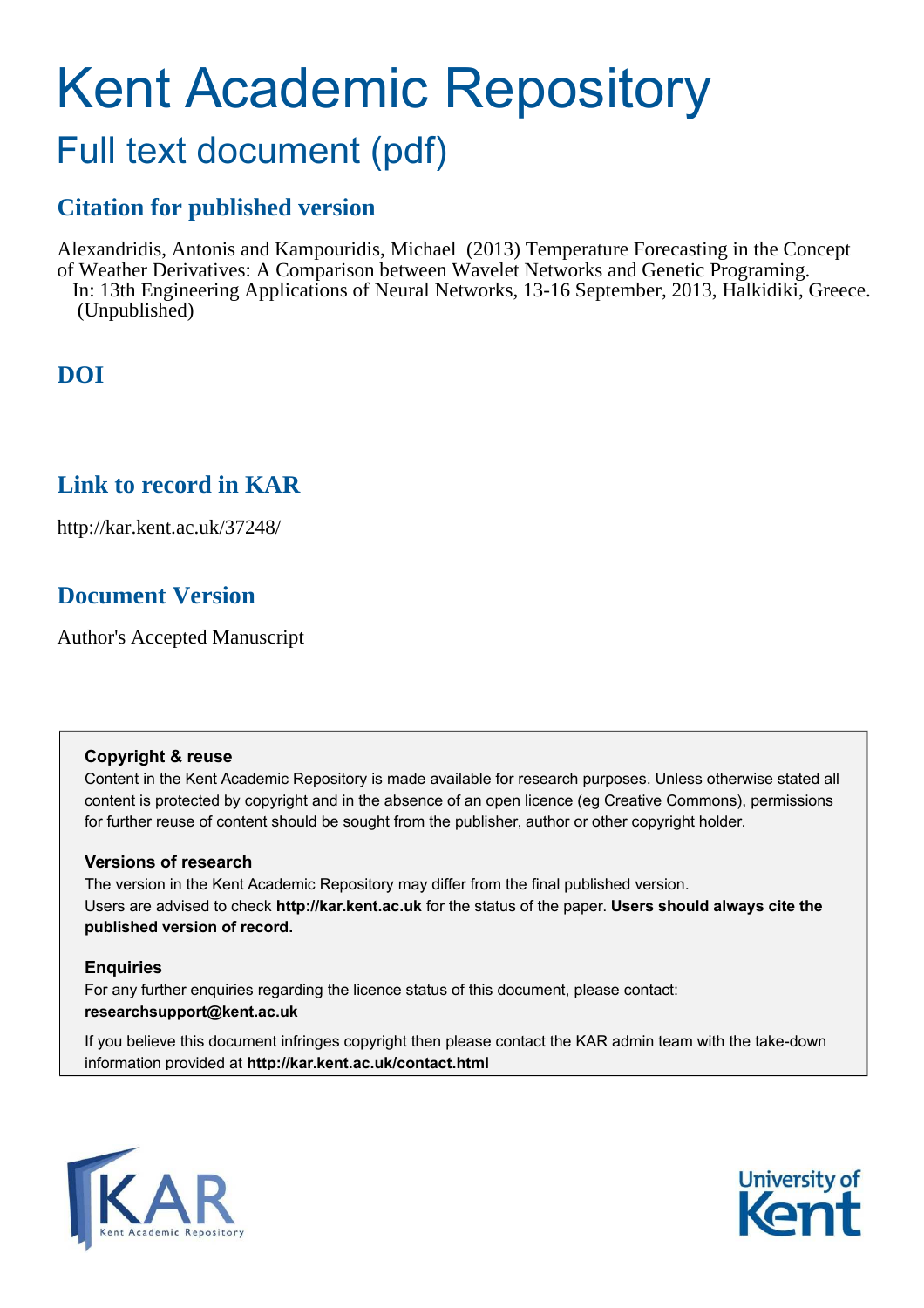Presented in the 13th International Conference on Engineering Applications of Neural Networks (EANN). Hhalkidiki, Greece (2013).

### **Temperature Forecasting in the Concept of Weather Derivatives: A Comparison between Wavelet Networks and Genetic Programing**

Antonios K. Alexandiris<sup>1</sup>, Michael Kampouridis<sup>2</sup>

<sup>1</sup>School of Mathematics, Statistics and Actuarial Science, University of Kent, Canterbury, UK. [A.Alexandridis@kent.ac.uk](mailto:A.Alexandridis@kent.ac.uk)  <sup>2</sup>School of Computing, University of Kent, Medway, UK. M.Kampouridis@kent.ac.uk

**Abstract.** The purpose of this study is to develop a model that accurately describes the dynamics of the daily average temperature in the context of weather derivatives pricing. More precisely we compare two state of the art algorithms, namely wavelet networks and genetic programming against the classic linear approaches widely using in the contexts of temperature derivative pricing. The accuracy of the valuation process depends on the accuracy of the temperature forecasts. Our proposed models were evaluated and compared in-sample and out-of-sample in various locations. Our findings suggest that the proposed nonlinear methods significantly outperform the alternative linear models and can be used for accurate weather derivative pricing.

**Keywords:** weather derivatives, wavelet networks, temperature derivatives, genetic programing

#### **1 Introduction**

In this paper, we use a Wavelet Neural Networks (WN) and Genetic Programming (GP) in the context of temperature modeling and weather derivative pricing. Relatively, recently a new class of financial instruments, known as ''weather derivatives'', has been introduced. Weather derivatives are financial instruments that can be used by organizations or individuals as part of a risk management strategy to reduce risk associated with adverse or unexpected weather conditions, [\[1\]](#page-8-0). Just as traditional contingent claims, whose payoffs depend upon the price of some fundamental, a weather derivative has an underlying measure such as: rainfall, temperature, humidity, or snowfall. The difference from other derivatives is that the underlying asset has no value and it cannot be stored or traded while at the same time the weather should be quantified in order to be introduced in the weather derivative. To do so, temperature, rainfall, precipitation, or snowfall indices are introduced as underlying assets. How-

adfa, p. 1, 2011. © Springer-Verlag Berlin Heidelberg 2011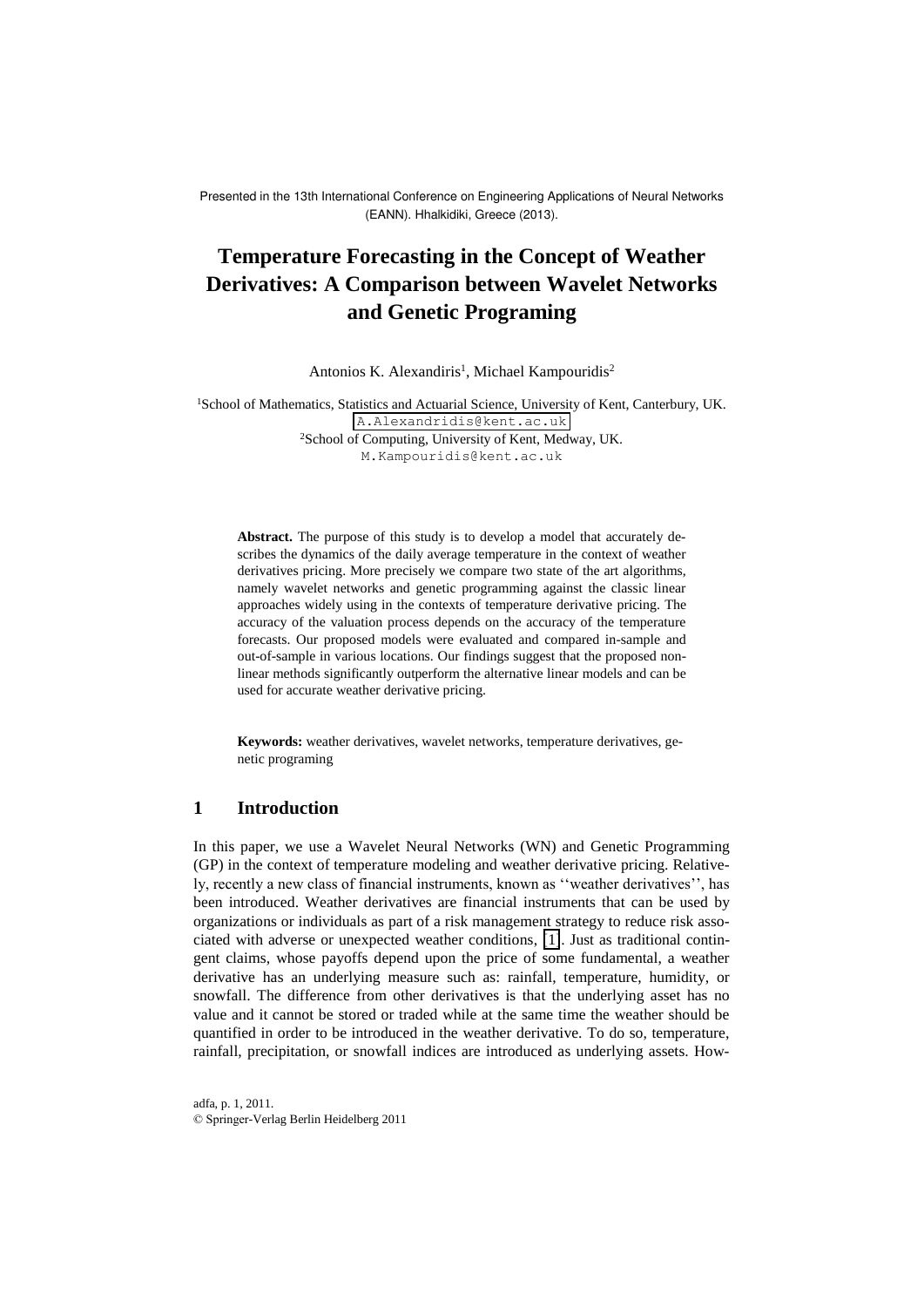<span id="page-2-0"></span>ever, in the majority of the weather derivatives, the underlying asset is a temperature index.

According to [\[2,](#page-8-1) [3\]](#page-8-2) nearly \$1 trillion of the US economy is directly exposed to weather risk. Today, weather derivatives are being used for hedging purposes by companies and industries, whose profits can be adversely affected by unseasonal weather or for speculative purposes by hedge funds and others interested in capitalising on those volatile markets. Weather derivatives are used to hedge volume risk, rather than price risk. Hence, a model that describes accurate the temperature dynamics, the evolution of temperature, and which can be used to derive closed form solutions for the pricing of temperature derivatives is essential.

In this study two state of the art algorithms are used, namely WN and GP, in order to model the temperature dynamics. WNs were proposed by [\[4\]](#page-8-3) as an alternative to Neural Networks, which would alleviate the weaknesses associated with Neural Networks and Wavelet Analysis. In [\[5\]](#page-8-4), various reasons were presented in why wavelets should be used instead of other transfer functions. In particular, first, wavelets have high compression abilities, and secondly, computing the value at a single point or updating the function estimate from a new local measure involves only a small subset of coefficients. WNs have been used in a variety of applications so far, i.e., in short term load forecasting, in time-series prediction, signal classification and compression, signal denoising, static, dynamic and nonlinear modeling, nonlinear static function approximation, [\[5\]](#page-8-4), to mention the most important and as it was presented in [\[1\]](#page-8-0), they can constitute an accurate forecasting method in the context of weather derivatives pricing.

<span id="page-2-1"></span>On the other hand, GP is a nature-inspired algorithm, which uses the principles of evolution to find computer programs that perform well in a given task, [\[6-8\]](#page-8-5). One of the main advantages of GP is its ability to perform well in high-dimensional combinatorial problems, such as the one of weather derivatives pricing. An additional advantage of GP is that it is a white-box technique, which thus allows the traders to visualize the trees and thus the temperature models. To our knowledge GP was applied to weather derivatives only in [\[9,](#page-9-0) [10\]](#page-9-1). In addition the proposed GP in [\[9,](#page-9-0) [10\]](#page-9-1) was used for seasonal forecasting. In contrast in this study a GP is used in order to forecast daily average temperatures (DAT) in 3 European cities in which weather derivatives are actively traded.

Using models for daily temperatures can, in principle, lead to more accurate pricing than modelling temperature indices. Daily models very often show greater potential accuracy than the Historical Burn Analysis or seasonal forecasts, [\[1,](#page-8-0) [11\]](#page-9-2), since daily modelling makes a complete use of the available historical data. The results produced by the GP and WN are compared to two traditional linear temperature modelling methods proposed by [\[12\]](#page-9-3) and [\[13\]](#page-9-4). Our results are compared in 1-day-ahead forecast and to out-of-sample forecasts.

The rest of the paper is organized as follows. In Section [2](#page-2-0) the various methods for forecasting DAT are presented. More precisely in Section [2.1](#page-2-1) the linear models are presented while in Sections [2.2](#page-3-0) and [2.3](#page-4-0) the WN and the GP are discussed respectively. The data set is described in Section [3](#page-5-0) while in Section [4](#page-5-1) our results are presented. Finally, in Section [5](#page-7-0) we conclude.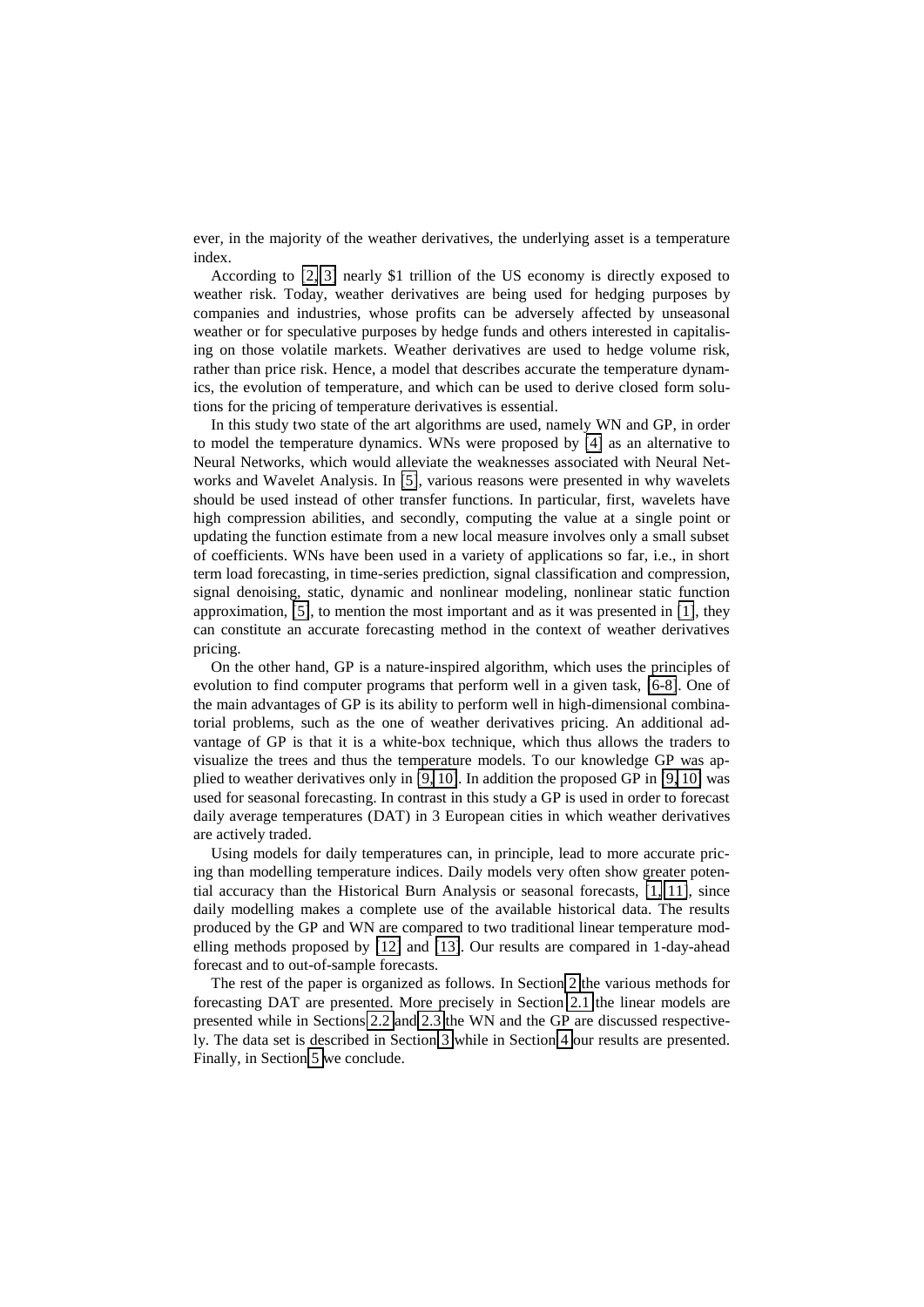#### **2 Methodology**

<span id="page-3-0"></span>According to [\[1,](#page-8-0) [14\]](#page-9-5) temperature shows the following characteristics: it follows a predicted cycle, it moves around a seasonal mean, it is affected by global warming and urban effects, it appears to have autoregressive changes, its volatility is higher in winter than in summer. Following [\[13\]](#page-9-4) a model that describes the temperature dynamics is given by a Gaussian mean-reverting Ornstein-Uhlenbeck (O-U) process defined as follows:

$$
dT(t) = dS(t) + \kappa (T(t) - S(t)) dt + \sigma(t) dB(t)
$$
\n(1)

where T(t) is the average daily temperature,  $\kappa$  is the speed of mean reversion,  $S(t)$ is a deterministic function modelling the trend and seasonality,  $\sigma(t)$  is the daily volatility of temperature variations and  $B(t)$  is the driving noise process. As it was shown in  $[15]$  the term  $dS(t)$  should be added for a proper mean-reversion towards the historical mean,  $S(t)$ . For more details on temperature modelling we refer the reader to [\[1\]](#page-8-0).

#### **2.1 Linear Models**

**Alaton.** In [\[12\]](#page-9-3) the model given by (1) is used where the seasonality in the mean is incorporated by a sinusoid function

$$
S(t) = A + Bt + C\sin(\omega t + \varphi)
$$
 (2)

where  $\varphi$  is the phase parameter that defines the day of the yearly minimum and maximum temperature. Since it is known that the DAT has a strong seasonality of an one year period, the parameter  $\omega$  was set to  $\omega = 2\pi/365$ . The linear trend caused by urbanization or climate changes is represented by  $A + Bt$ . The time, measured in days, is denoted by t. The parameter C defines the amplitude of the difference between the yearly minimum and maximum DAT. Another innovative characteristic of the framework presented in [\[12\]](#page-9-3) is the introduction of seasonalities in the standard deviation modelled by a piecewise function.

**Benth.** In [\[13\]](#page-9-4) a mean reverting O-U process where the noise process is modelled by a simple BM as in (1) was suggested. Both seasonal mean and (square of) daily volatility of temperature variations are modelled by truncated Fourier series:

$$
S(t) = a + bt + \sum_{i=1}^{I_1} a_i \sin(2\pi i (t - f_i)/365) + \sum_{j=1}^{J_1} b_j \cos(2\pi i (t - g_j)/365)
$$
 (3)

$$
\sigma^{2}(t) = c + \sum_{i=1}^{I_{2}} c_{i} \sin (2\pi i t / 365) + \sum_{j=1}^{J_{2}} d_{j} \cos (2\pi j t / 365)
$$
 (4)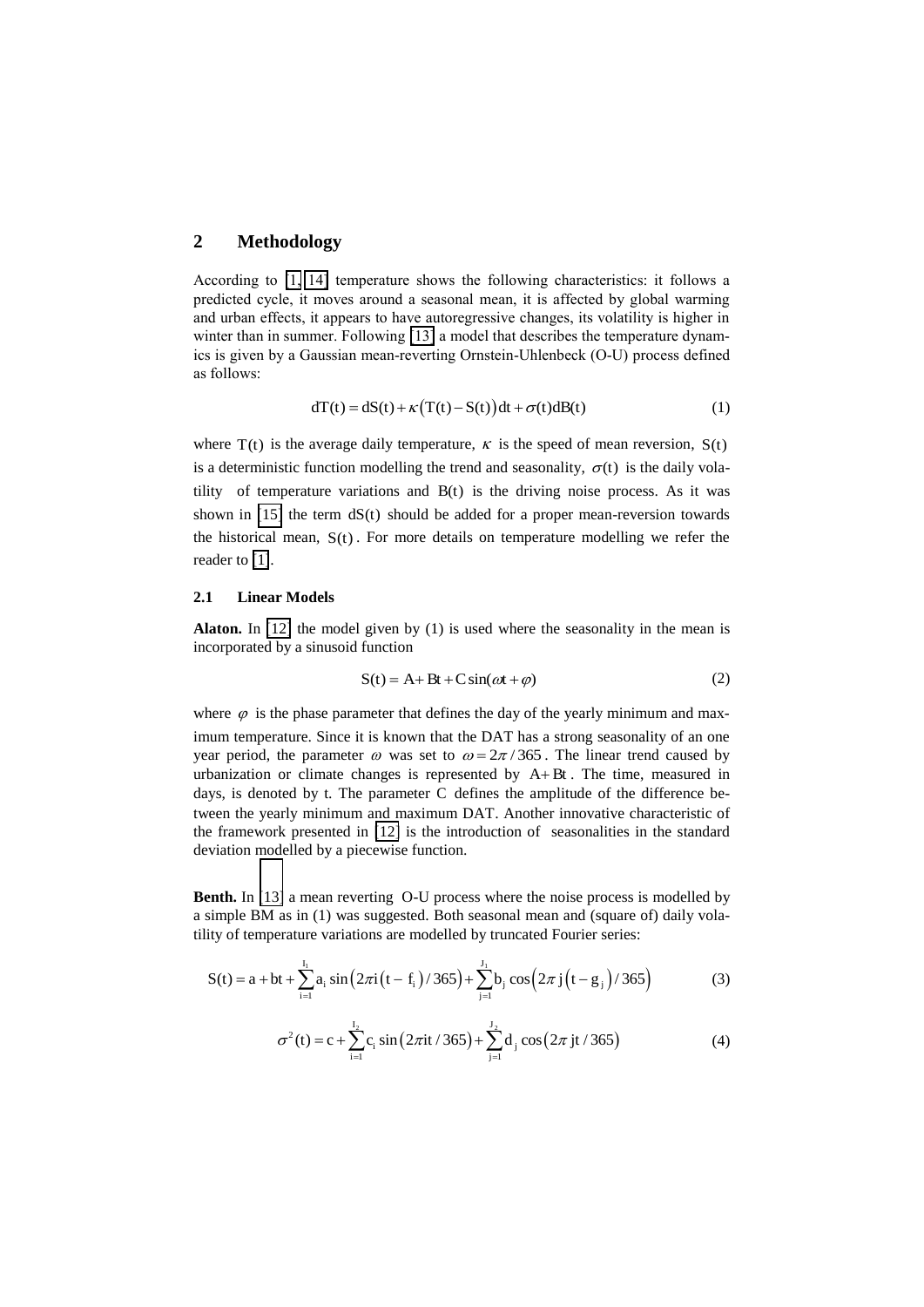Using truncated Fourier series a good fit for both the seasonality and the variance component can be obtained while keeping the number of parameters relative low. The above representation simplifies the needed calculations for the estimation of the parameters and for the derivation of the pricing formulas. Equations (3) and (4) allow both larger and smaller periodicities than the classical one year temperature cycle.

#### <span id="page-4-0"></span>**2.2 Wavelet Networks**

In [\[1\]](#page-8-0) a more complex model was used by applying WNs. As it was shown in [\[1\]](#page-8-0) the solution of model (1) can be written as an AR(1) model:

$$
\tilde{T}(t+1) = a\tilde{T}(t) + \tilde{\sigma}(t)\varepsilon(t)
$$
\n(5)

where T(t) is given by T(t) = T(t) - S(t),  $a = e^{-\kappa}$  and  $\tilde{\sigma}(t) = a\sigma(t)$ .

Intuitively, it is expected that the speed of mean reversion is not constant. If the temperature today is away from the seasonal average (a cold day in summer) then it is expected that the speed of mean reversion is high; i.e. the difference of today and tomorrows temperature is expected to be high. In contrast if the temperature today is close to the seasonal variance we expect the temperature to revert to its seasonal average slowly. To capture this feature the speed of mean reversion is modelled by a timevarying function  $\kappa(t)$ . Hence the structure to model the dynamics of the temperature evolution becomes:

$$
dT(t) = dS(t) + \kappa(t) (T(t) - S(t)) dt + \sigma(t) dB(t)
$$
\n(6)

<span id="page-4-1"></span>Model (5) is a lineal AR(1) model with a zero constant. Since in our analysis the speed of mean reversion is not considered constant but a time-varying function, equation, (5) can be written as follows:

$$
\tilde{T}(t) = a(t-1)\tilde{T}(t-1) + \sigma(t)\varepsilon(t)
$$
\n(7)

where

$$
a(t) = 1 + \kappa(t) \tag{8}
$$

The impact of a false specification of <sup>a</sup> , on the accuracy of the pricing of temperature derivatives is significant, [\[12\]](#page-9-3). In this section, we address that issue, by using a WN to estimate non-parametrically relationship (7) and then estimate a as a function of time. Moreover, previous studies [\[12,](#page-9-3) [13,](#page-9-4) [16-19\]](#page-9-7) show that an AR(1) model is not complex enough to completely remove the autocorrelation in the residuals. Alternatively more complex models were suggested, [\[20,](#page-9-8) [21\]](#page-9-9).

Using WNs the generalized version of (7) is estimated nonlinearly and nonparametrically, that is:

$$
\tilde{T}(t+1) = \phi(\tilde{T}(t), \tilde{T}(t-1), \dots) + e(t)
$$
\n(9)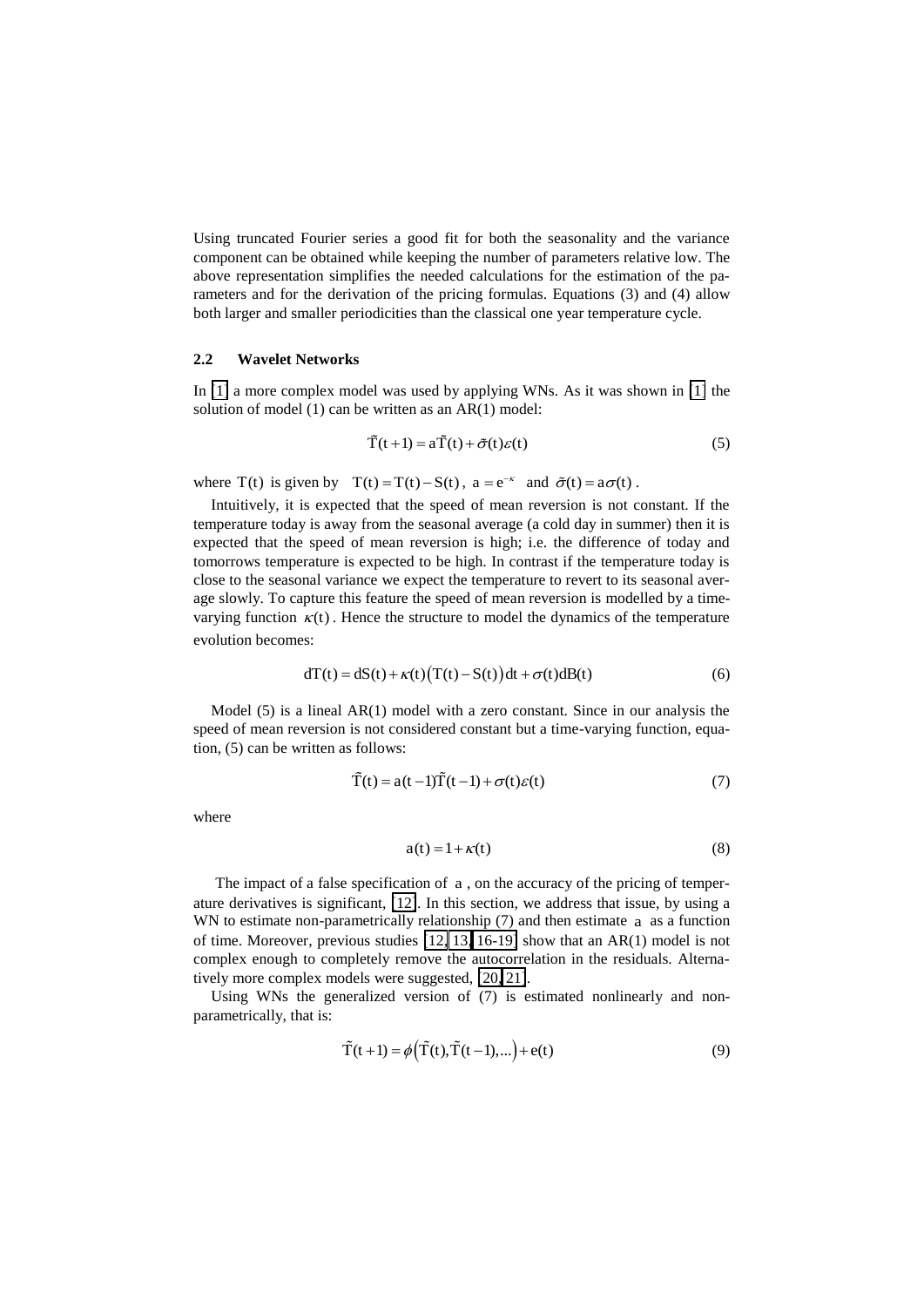Model (9) uses past temperatures (detrended and deseasonalized) over one period. Using more lags we expect to overcome the strong correlation found in the residuals in models such as in [\[12\]](#page-9-3), [\[13\]](#page-9-4) and [\[18\]](#page-9-10). However, the length of the lag series must be selected. For additional details on modelling the temperature using WN we refer to [\[1,](#page-8-0) [5,](#page-8-4) [22\]](#page-9-11).

#### **2.3 Genetic Programing**

<span id="page-5-0"></span>While the previous methods are directly using a functional form for their predictions (e.g., linear), the GP operates in a different manner. It can evolve different arithmetic expressions that can take the form of regression models. This has the advantage of flexibility, since different temperature models can be derived for each city that we are interested in.

In this work, a simple GP was used to evolve trees that predict the temperatures of a given city over a future period. The function set of the GP contained standard arithmetic operators (ADD, SUB, MUL, DIV (protected division)), along with MOD (modulo),  $LOG(x)$ ,  $SORT(x)$  and the trigonometric functions of sine and cosine. The terminal set was composed of the index t representing the current day,  $1 \le t \le$  size of training and testing set the temperatures of the last three days  $\tilde{T}(t-1)$ ,  $\tilde{T}(t-2)$  and  $\tilde{T}(t-3)$ , the constant  $\pi$ , and 10 random numbers in the range of (-10, 10). In this study the GP is based on DAT of the three previous days. Similar, structures were proposed in previous studies, [\[23\]](#page-9-12). Nevertheless, our future work will be focused on selecting this window dynamically. The details of the GP is summarized in Table  $1<sup>1</sup>$ 

<span id="page-5-1"></span>

| Parameter           | Value                                                           |
|---------------------|-----------------------------------------------------------------|
| Max initial depth   | $\overline{2}$                                                  |
| Max depth           | 4                                                               |
| <b>Generations</b>  | 50                                                              |
| Population size     | 500                                                             |
| Tournament size     | 4                                                               |
| Subtree crossover   | 30%                                                             |
| Subtree mutation    | 40%                                                             |
| Point mutation      | 30%                                                             |
| Fitness function    | Mean Square Error (MSE)                                         |
| <b>Function</b> set | ADD, SUB, MUL, DIV, MOD, LOG,                                   |
|                     | SORT, SIN, COS                                                  |
| Terminal set        | Index t corresponding to the current day                        |
|                     | Temp <sub>t-1</sub> , Temp <sub>t-2</sub> , Temp <sub>t-3</sub> |
|                     | Constant $\pi$                                                  |
|                     | 10 random constants in $(-10, 10)$                              |

**Table 1.** GP Experimental Parameters

<sup>1</sup> These parameters were selected after careful experimental tuning.

 $\overline{a}$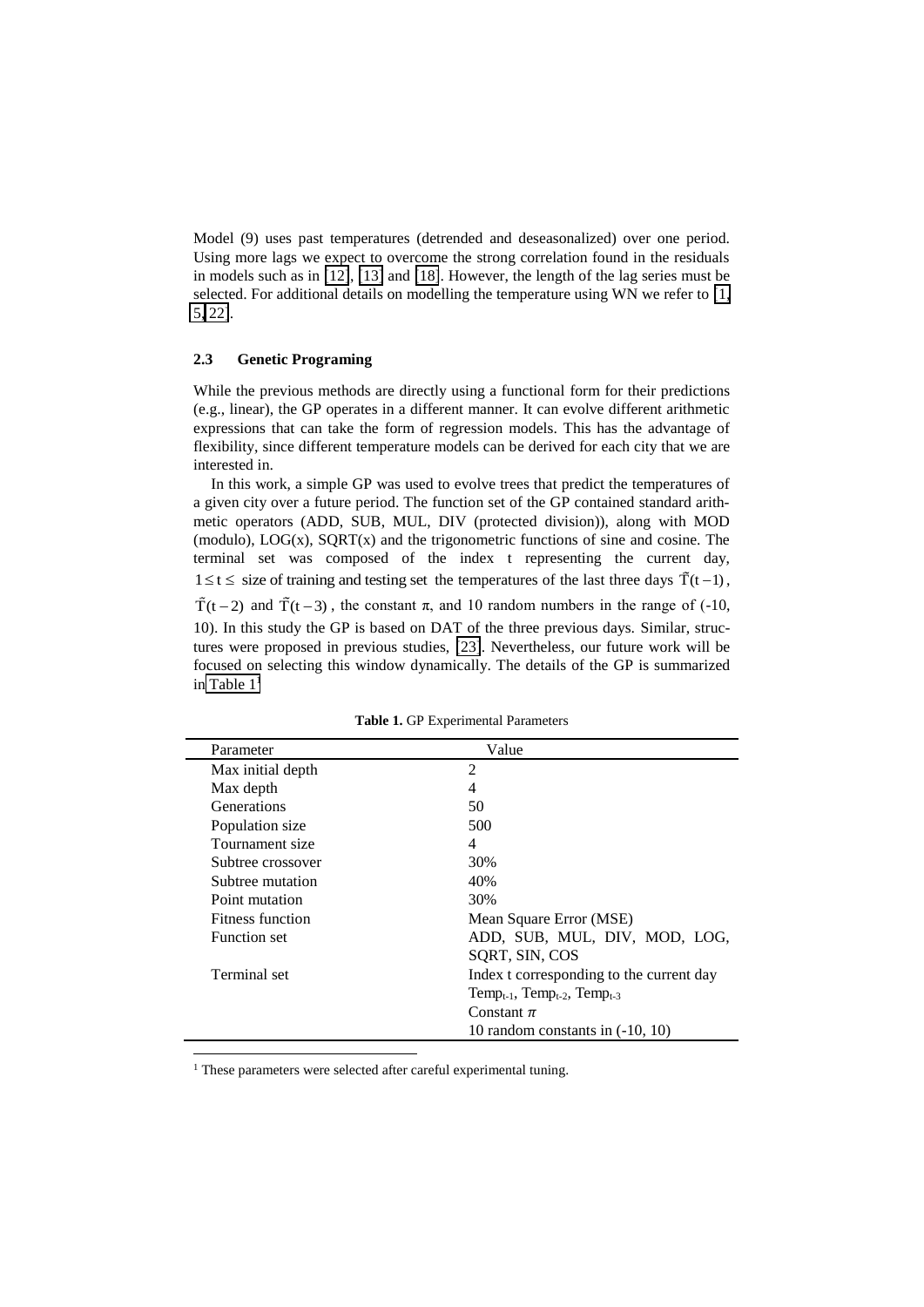Finally, we should note that traditionally in the GP literature the algorithm is run many times and then statistical results are reported, e.g., the average fitness over the multiple runs, standard deviation, and the best result. This is done in order to get an overall picture of the algorithm's performance. However, because of the fact that the other algorithms tested in this paper are producing a single model only, it is not meaningful for our comparative analysis in Section 4 to use average results. Thus, we obtain the best tree in terms of training fitness (per algorithm), and compare it to the models produced by the two linear methods and the WN.

#### **3 Data Description**

For this study DATs for Amsterdam, Berlin and Paris were obtained. Temperature derivatives are actively traded in these cities through the Chicago Mercantile Exchange (CME). The data were provided by the ECAD<sup>2</sup>.

The dataset consists of 4,015 values, corresponding to the DAT of 11 years, (1991- 2001). In order for each year to have equal observations the  $29<sup>th</sup>$  of February was removed from the data. Next the seasonal mean and trend were removed from the data. In order to do so, equation (2) was used in Alaton's method and (3) was used in Benth's and GP methods. In the case of WNs the seasonal mean was captured using wavelet analysis, [\[1\]](#page-8-0).

In our analysis, the four methods will be used in order to model and then forecast detrended, deseasonalized DATs. This procedure is followed in order to avoid possible over-fitting problems of the WN and the GP in the presence of seasonalities and periodicities. Then, the forecasts are transformed back to the original temperature time-series in order to compare the performance of each algorithm.

The objective is to accurate forecast two temperature indices, namely Heating Degree Day (HDD) and Cumulative Average Temperature (CAT). Temperature derivatives are commonly written on these two temperature indices.

#### **4 Results**

 $\overline{a}$ 

In this section our proposed models will be validated out of sample. Our methods are validated and compared against two forecasting methods proposed in prior studies, the Alaton's and Benth's models. The four models will be used for forecasting out-ofsample DATs for different periods. Usually, temperature derivatives are written for a period of a month or a season and sometimes even for a year. Hence, DATs for 1, 2, 3, 6 and 12 months will be forecasted. The out-of-sample period corresponds to the period of  $1<sup>st</sup>$  January –  $31<sup>st</sup>$  December 2001 and every time interval starts at  $1<sup>st</sup>$  January of 2001. Note that the DATs from 2001 were not used for the estimation of the parameters of the four models. Next the corresponding HDDs and CAT indices will be constructed.

<sup>2</sup> European Climate Assessment & Dataset project: http://eca.knmi.nl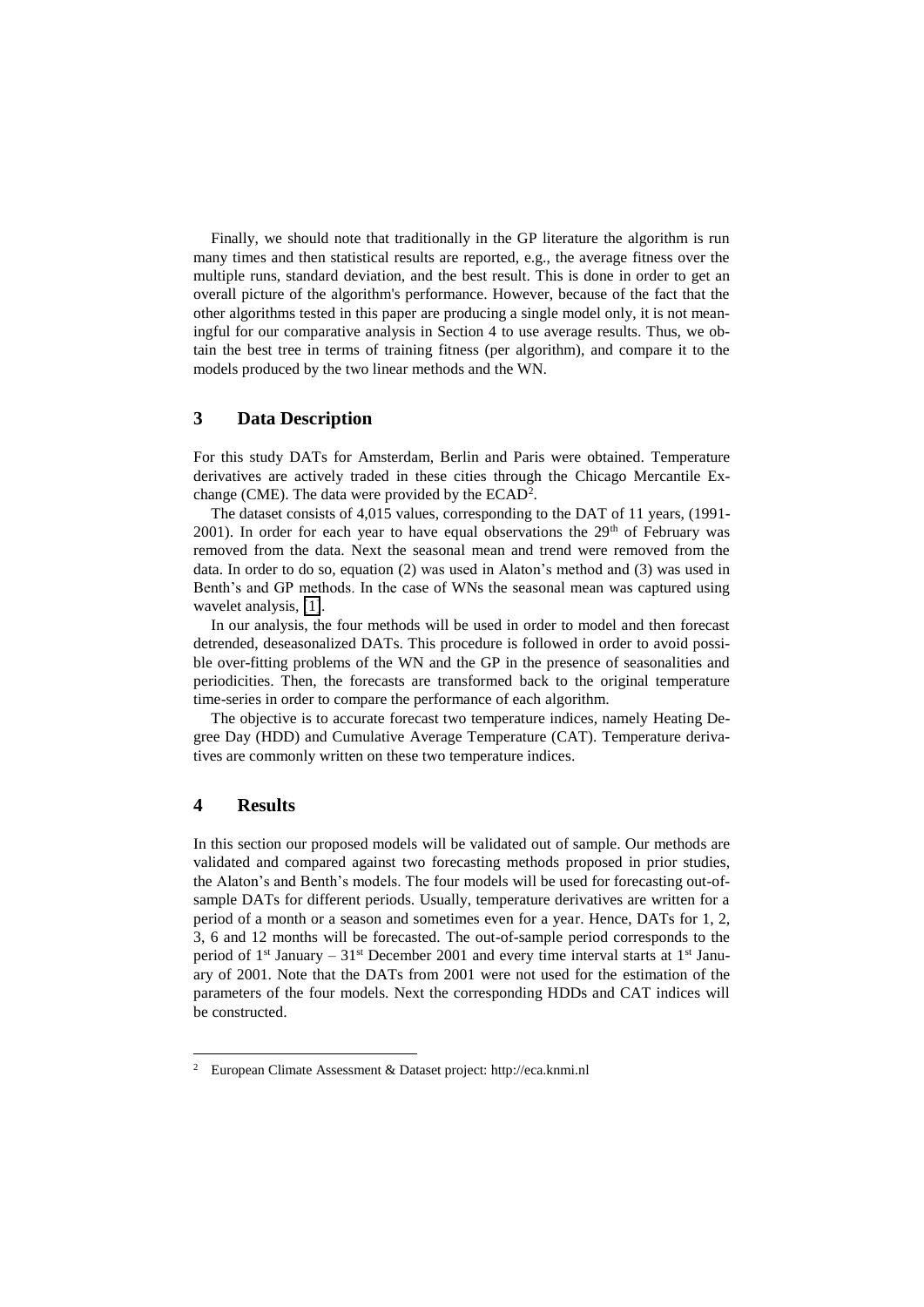The predictive power of the four models will be evaluated using two out-of-sample forecasting methods. First, we will estimate out-of-sample forecasts over a period and then 1-day-ahead forecasts over a period. The first case, in the out-of-sample forecasts, today (time step 0) temperature is known and is used to forecast the temperature tomorrow (time step 1). However, tomorrow's temperature is unknown and cannot be used to forecast the temperature 2 days ahead. Hence, we use the forecasted temperature at time step 1 to forecast the temperature at time step 2 and so on. We call this method the out-of-sample over a period forecast. The second case, the 1-day-ahead forecast, the procedure is as follows. Today (time step 0) temperature is known and is used to forecast the temperature tomorrow (time step 1). Then tomorrow's real temperature is used to forecast the temperature at time step 2 and so on. We will refer to this method as the 1-day-ahead over a period forecast. The first method can be used for out-of-period valuation of a temperature derivative, while the second one for inperiod valuation. Naturally, it is expected the first method to cause larger errors.

In the USA, Canada and Australia, CME weather derivatives are based on the HDD index. A HDD is the number of degrees by which the daily temperature is below a base temperature, i.e.

#### Daily HDD =  $max(0, base temperature - daily average temperature)$

<span id="page-7-1"></span>The base temperature is usually 65 degrees Fahrenheit in the U.S. and 18 degrees Celsius in Europe and Japan. HDDs are usually accumulated over a month or over a season. The accumulated HDD index over a period  $[\tau_1, \tau_2]$  is given by

$$
HDD = \int_{\tau_1}^{\tau_2} \max\left(c - T(s), 0\right) ds \tag{10}
$$

Similarly, the CAT index indicates the cumulative average temperature over a specified period. Hence, over a specified period  $[\tau_1, \tau_2]$  the CAT index is given by

$$
CAT = \int_{\tau_1}^{\tau_2} T(s) ds \tag{11}
$$

<span id="page-7-0"></span>Since we are studying 3 cities and 2 indices for 5 different time periods using two forecasting schemes, the four models are compared in 60 datasets. Our results are very promising. In the 1-day ahead forecasts the WN outperformed the alternative methods in 18 cases out of the 30. The Benth methods gave the best results 8 times while the GP in only 4. On the other hand in out-of-sample forecasts the GP outperformed the other methods in 12 cases out of 30 while the WN was best model in only 4 cases. Due to space limitations the results of the 1-day ahead forecasts for one month (1-31 January 2001) for the HDD index are presented in [Table 2.](#page-7-1) The results for the remaining datasets are similar and are available from the authors upon request. In total the WN had the best predictive performance in 36.67% of the samples while the GP and Benth's method both in 26.67% and Alaton's model in only 10%. A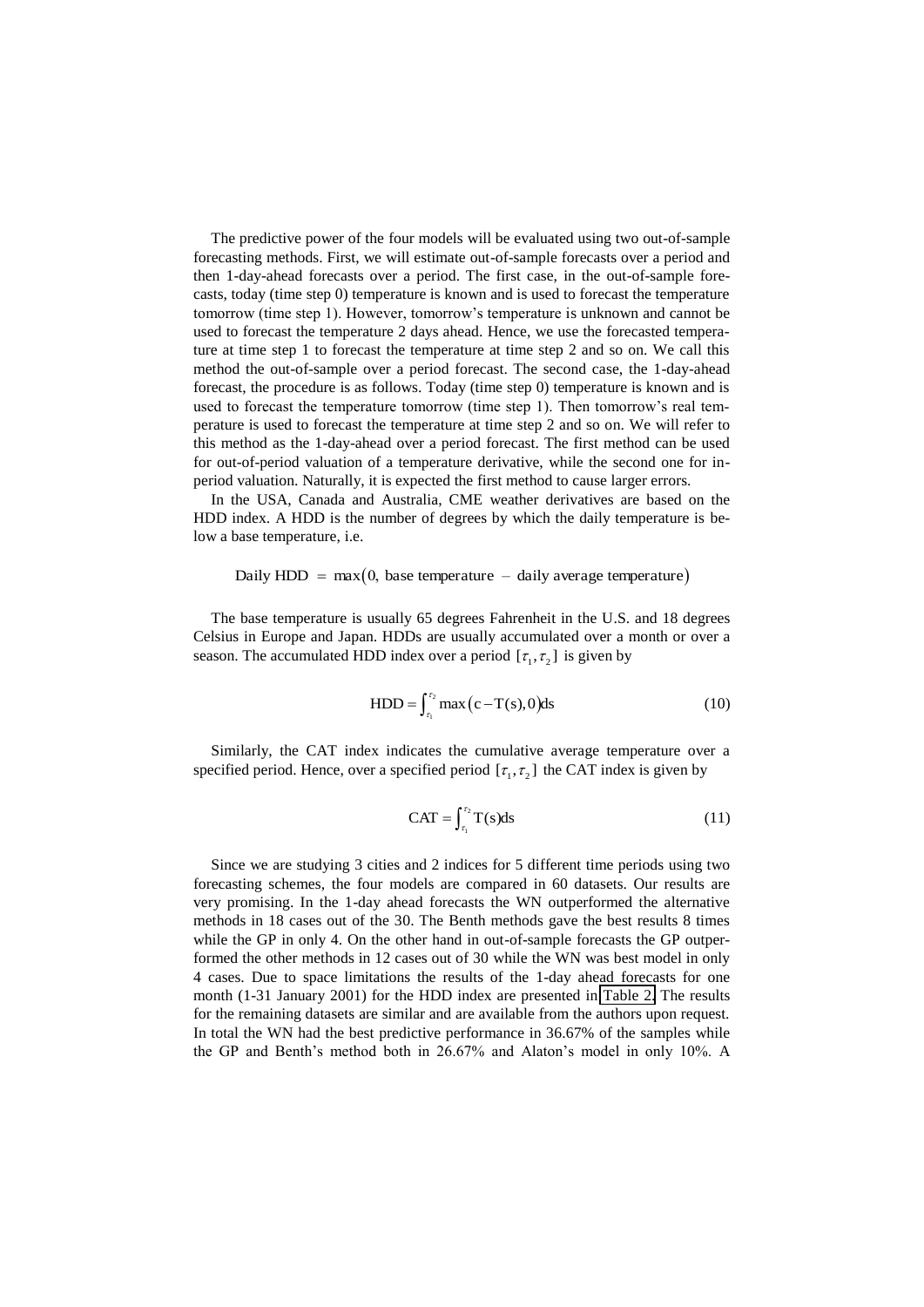summary of the results is presented in [Table 3.](#page-8-6) More precisely, [Table 3](#page-8-6) shows the number of samples in which each method outperforms the others, i.e. has the best predictive accuracy. Percentages are reported in parentheses.

Furthermore, we were interested in statistically ranking the 4 algorithms. We thus run the non-parametric Friedman test, with the Holm's post-hoc test [\[24,](#page-9-13) [25\]](#page-9-14). For the out-of-sample tests the WN ranked first with an average ranking of 2.13, then the GP and Alaton rank with 2.33, and lastly Benth had a ranking of 3.19. Holm's test found that WN was significantly better than the remaining 3 algorithms, and also that the GP was significantly better than Benth (at 5% level, where the p-value of the algorithm is compared and found lower than the critical value of the Holm's test). Similarly, the ranks for 1-day-ahead tests, the rankings are as follows: 1. WN (1.46), 2. GP (2.50), 3. Alaton (2.83), 4. Benth (3.19). Holm's post-hoc test showed again that the WN is significantly better than all other 3 algorithms, at 5% significance level. Lastly, we were interested in ranking the 4 algorithms under all 60 datasets tested in this paper (we thus merged the out-of-sample and 1-day-ahead results into a single table). The best overall rank was obtained by WN (1.80), with the GP ranked second with an average rank of 2.41. Alaton and Benth were ranked third and fourth, respectively, with average ranks of 2.58 and 3.20. Holm's post-hoc test also showed that the WN's ranking is significantly better than all other 3 algorithms. In addition, the test showed that the GP's ranking is significantly better than Benth's.

| HDD/Imonth                        | Real  | Historical | Alaton   | <b>Benth</b> | WN       | GP    |  |  |
|-----------------------------------|-------|------------|----------|--------------|----------|-------|--|--|
| Amsterdam                         | 463.6 | 449.5      | 460.4    | 458.3        | 463.8    | 464.3 |  |  |
| Berlin                            | 522.4 | 517.9      | 524.8    | 523.0        | 523.8    | 524.7 |  |  |
| Paris                             | 378.6 | 394.7      | 381.3    | 379.9        | 380.2    | 384.8 |  |  |
| <b>Relative Percentage Errors</b> |       |            |          |              |          |       |  |  |
| Amsterdam                         |       |            | $0.69\%$ | $1.14\%$     | $0.04\%$ | 0.14% |  |  |
| Berlin                            |       |            | 0.46%    | $0.11\%$     | 0.27%    | 0.43% |  |  |
| Paris                             |       |            | 0.72%    | $0.35\%$     | $0.41\%$ | 1.63% |  |  |

<span id="page-8-6"></span>**Table 2.** Day ahead comparison for a period of 1 month using the HDD index and the relative percentage errors.

<span id="page-8-3"></span><span id="page-8-2"></span><span id="page-8-1"></span><span id="page-8-0"></span>Real and historical HDDs for the period 1 January  $-31$  January 2001 and estimated HDDs using the Alaton's, Benth's and the two proposed (WN and GP) methods. The second panel corresponds to the relative absolute percentage errors.

#### <span id="page-8-5"></span><span id="page-8-4"></span>**5 Conclusions**

The previous analysis indicates that our results are very promising. Modelling the DAT using WNs enhanced the predictive accuracy of the temperature process. The additional accuracy of the proposed model will have an impact on the accurate pricing of temperature derivatives. In addition, the GP performed very well in the out-of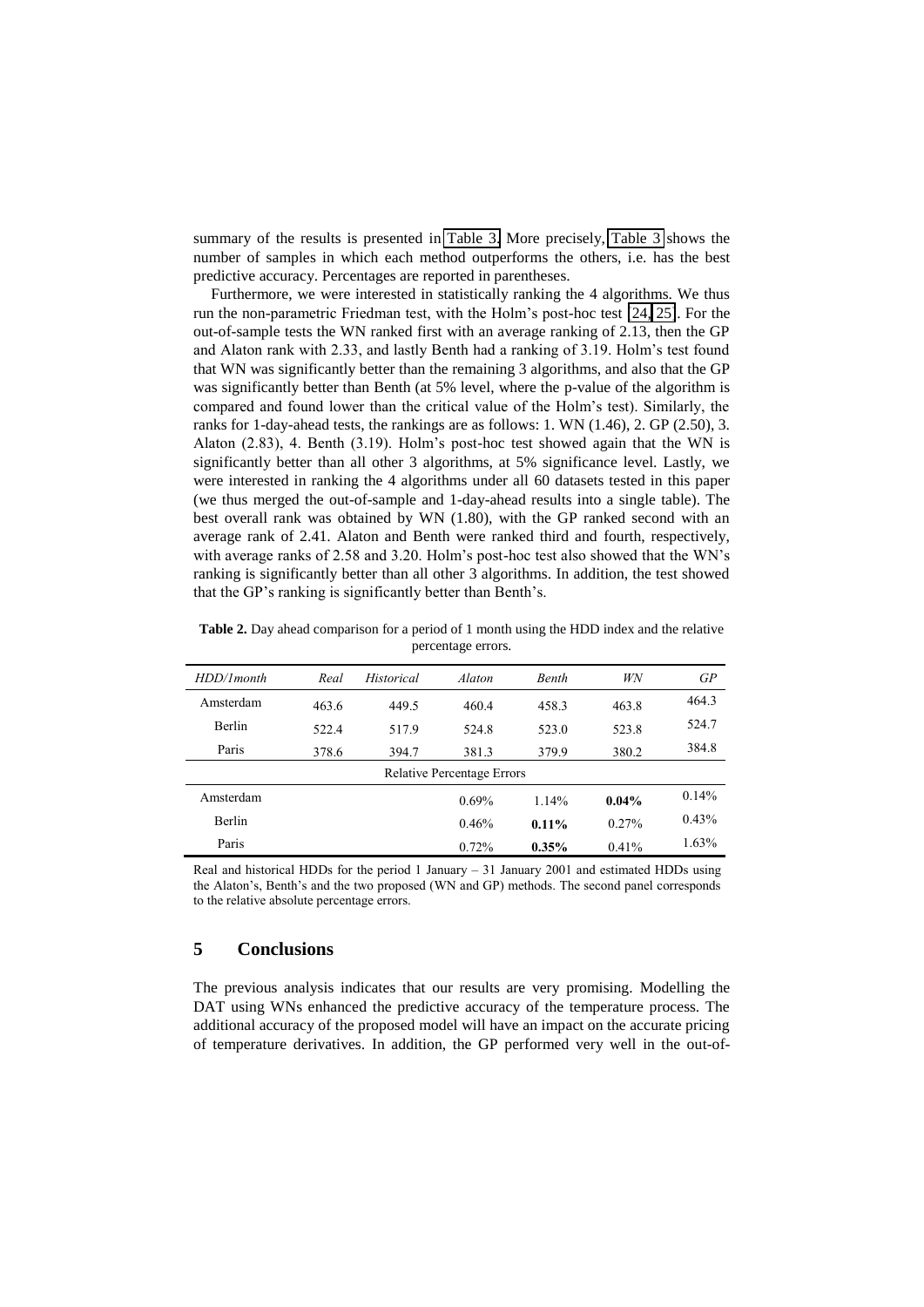sample forecasting method which is very useful for pricing weather contracts before the temperature measuring period.

<span id="page-9-2"></span><span id="page-9-1"></span><span id="page-9-0"></span>Our results are preliminary and additional analysis must be contacted. First, the proposed methodologies must be tested in more locations. Second, an extensive analysis of the residuals must be contacted in both in-sample and out-of-sample sets. An understanding of the dynamics that govern the residuals will provide additional information of the validity of the proposed models. The space limitation of this paper prevents us from doing so. Other potential future work could be to further improve the GP models. At the moment, a simple GP was used. However, such GPs are open to criticisms of effective model generalization. A way of tackling this can be by using ensemble learning techniques. We aim to do this next. Also as it was mentioned earlier, the GP is currently based on DAT of the three previous days. Our goal is to allow this window to be changed dynamically through GP operators. We believe that this could lead to even more effective models.

<span id="page-9-6"></span><span id="page-9-5"></span><span id="page-9-4"></span><span id="page-9-3"></span> Nevertheless, our preliminary results indicate that the proposed methods can model the dynamics of the temperature very well and they can constitute an accurate method for temperature derivatives pricing.

<span id="page-9-7"></span>

|        | 1-day-ahead | Out-of-sample | Total       |
|--------|-------------|---------------|-------------|
| WN     | 18 (60%)    | 4 (13%)       | 22 (36.6%)  |
| GP     | 4 (13%)     | 12 (40%)      | 16(26.7%)   |
| Alaton | $0(0\%)$    | 6(20%)        | $6(10.0\%)$ |
| Benth  | 8(27%)      | 8 (27%)       | 16 (26.7%)  |

**Table 3.** Predictive performance of the four methods

<span id="page-9-10"></span>The number of datasets that each method has the best predictive accuracy. Percentages are reported in parentheses.

#### **References**

<span id="page-9-8"></span>1. Alexandridis, A., Zapranis, A.: Weather Derivatives: Modeling and Pricing Weather-Related Risk. Springer (2013)

<span id="page-9-9"></span>2. Challis, S.: Bright Forecast for Profits. Reactions June edition, (1999)

<span id="page-9-11"></span>3. Hanley, M.: Hedging the Force of Nature. Risk Professional 1, 21-25 (1999)

4. Pati, Y.C., Krishnaprasad, P.S.: Analysis and Synthesis of Feedforward Neural

Networks Using Discrete Affine Wavelet Transforms. IEEE Trans. on Neural Networks 4, 73- 85 (1993)

<span id="page-9-12"></span>5. Alexandridis, A.K., Zapranis, A.D.: Wavelet neural networks: A practical guide. Neural Networks 42, 1-27 (2013)

<span id="page-9-14"></span><span id="page-9-13"></span>6. Banzhaf, W., Nordin, P., Keller, R.E., Francone, F.D.: Genetic Programming—An Introduction: On the Automatic Evolution of Computer Programs and Its Applications, dpunkt. verlag and Morgan Kaufmann Publishers. Inc., San Francisco, California (1998)

7. Koza, J.R.: Genetic programming as a means for programming computers by natural selection. Statistics and Computing 4, 87-112 (1994)